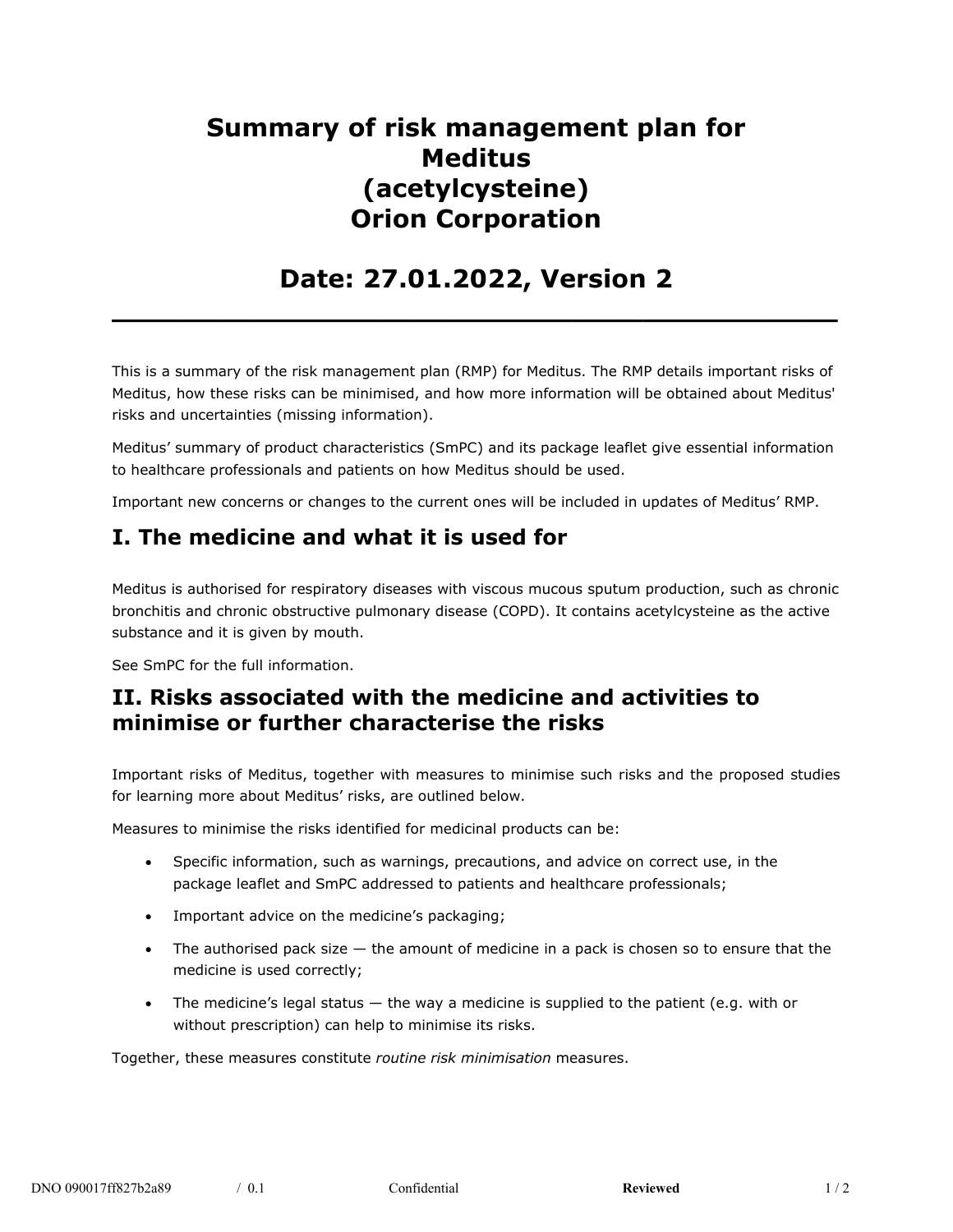In addition to these measures, information about adverse reactions is collected continuously and regularly analysed so that immediate action can be taken as necessary. These measures constitute *routine pharmacovigilance activities*.

#### **II.A List of important risks and missing information**

This product has no safety concerns requiring additional pharmacovigilance actions or additional risk minimization activities.

Safety concerns are adequately addressed in the product information.

#### **II.B Summary of important risks**

Safety concerns are adequately addressed in the product information.

#### **II.C Post-authorisation development plan**

There are no studies required for Meditus.